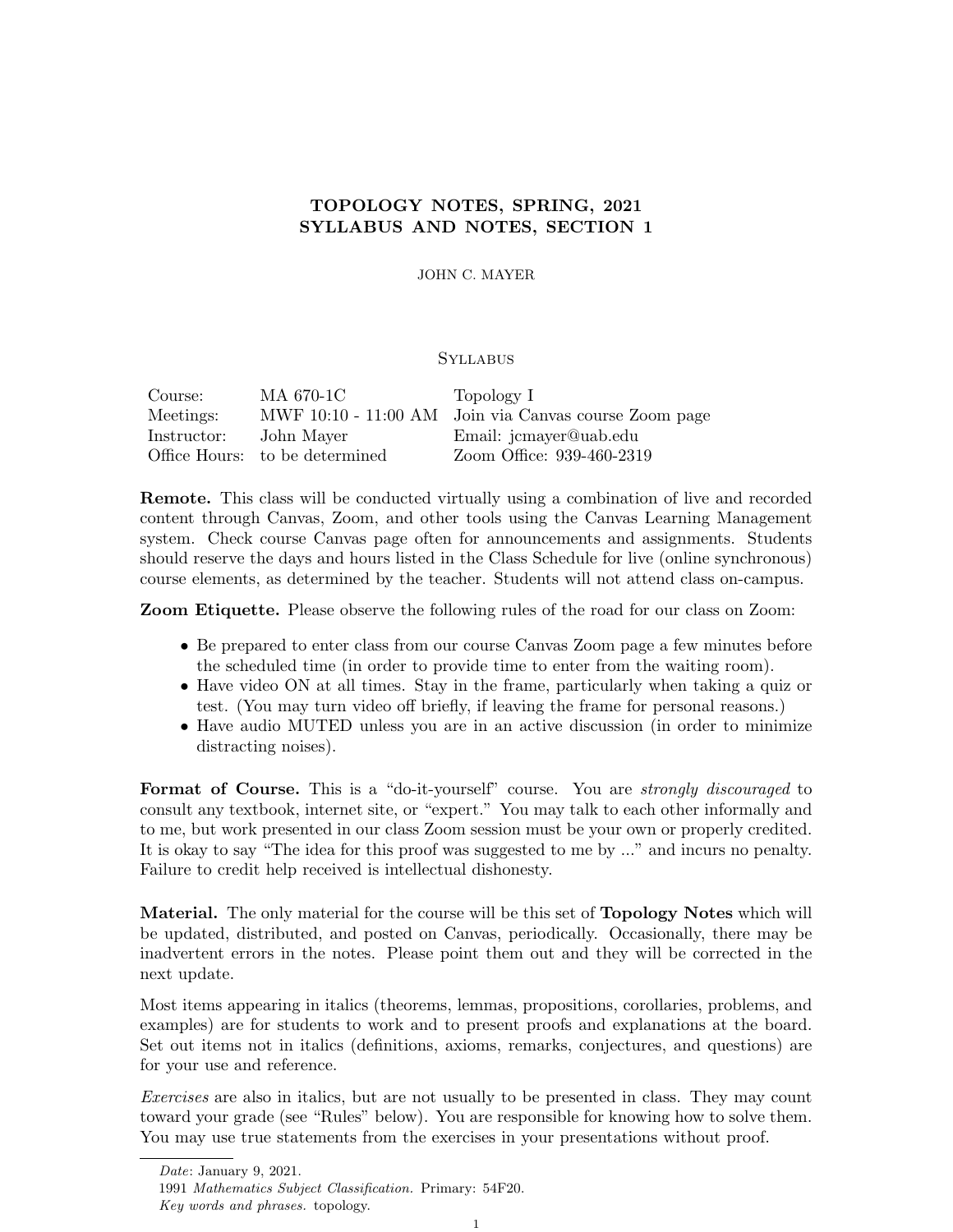## 2 J. C. MAYER

## Participation Rules.

- (1) Mere presence counts 1 point per class meeting. You may receive an additional point for a comment on another's presentation that substantially moves discussion forward.
- (2) Each item presented in class and defended correctly counts 2–4 points, depending upon quality of explanation/proof/defense.
- (3) Priority order for presenting is determined (in order) by:
	- (a) Persons with lowest Participation point total.
	- (b) Persons who have not yet presented that day.
	- (c) Random experiments to break ties.
- (4) Exercises are not presented in class, but may be turned in for a written homework grade (see "Grading" below). (Deadline is first class meeting after we move beyond the subsection in which the exercise appears.) Proof and/or explanation is always required — a bare answer never suffices.
- (5) There are two tests: midterm and final (see "Grading" below).

Grading. Items will be weighted the flexible amounts indicated below, by your choice, presumably so as to produce the best individual grade. You can (and may) rely almost entirely on in-class presentations for your grade.

|                     |                  | Participation in class $30-100\%$ rank-ordered subject to a minimum |
|---------------------|------------------|---------------------------------------------------------------------|
| Exercises turned in | $0\text{--}20\%$ | rank-ordered subject to a minimum                                   |
| Tests and Quizzes   | $0 - 50\%$       | mid-term and final count equally                                    |

You *are not required* to do any written Exercises unless you want to. It can only help your grade. You *are required* to take the Tests and Quizzes, though they cannot hurt you much if your Participation total is excellent. Any day that there is not enough Participation to keep the class engaged, there will be a quiz!

Attendance. Attendance in class is required, as you are there not only to present your own results, but to critique the work of others. Participation is expected. Unexcused absence is a 2 point penalty per day on your Participation total. Lateness of above 10 minutes is a 1 point penalty. After a warning from me, your grace time may be shortened.

Don't stop here! Read on, next page.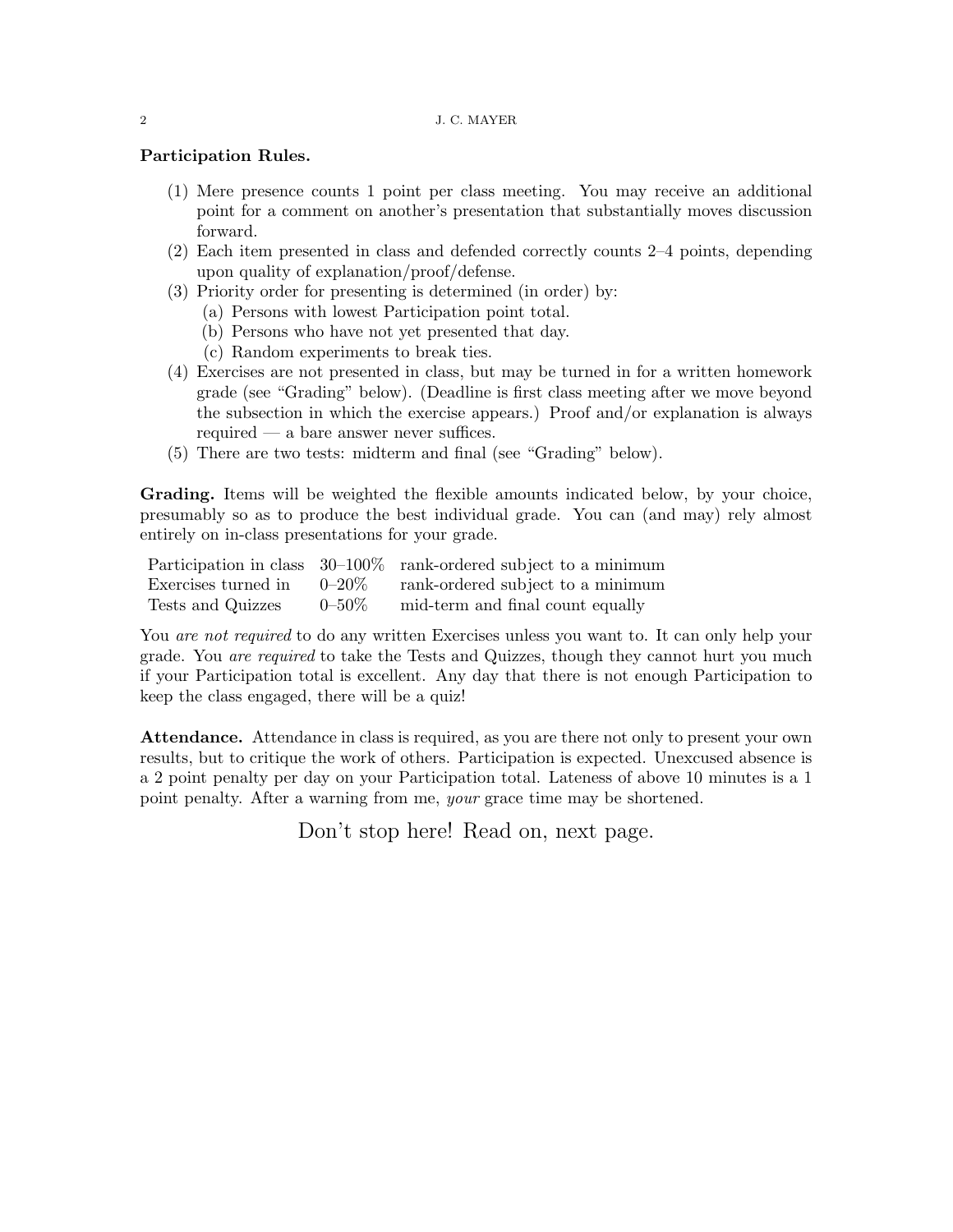#### 1. Review of Naive Set Theory, Naive Logic, and Notation

Before we begin the study of topology, we must have a reasonably solid foundation in logic and set theory, including properties of functions. It is assumed that you are familiar with elementary logic and set theory, so this section should be review. This section is not meant to be exhaustive of the facts about sets and logic that may come up in the course. Some of the student work in this section is in the form of exercises. However, that does not mean that you should not do them. You are responsible for knowing the definitions and how to solve the exercises. And there are Problem for presentation along the way. They will start to be presented on the first day of class by those smart enough to have read the Syllabus and Notes at least through Problem 1.9.

1.1. Logic. Logic begins with *statements*, which we won't define, except that they must be capable of being either true or false, but not both.

Remark 1.1. Note that "iff" is shorthand for "if, and only if."

**Definition 1.2.** Let  $p$  and  $q$  denote statements. The logical connectives, notation, and truth conditions are as follows:

- (1) *Not p*, symbolized  $\neg p$ , is true iff *p* is false.
- (2) If p, then q, symbolized  $p \Rightarrow q$ , is true, iff it is not the case that p is true and q is false. (Also called "p implies  $q$ .")
- (3) p iff q, symbolized  $p \Leftrightarrow q$ , is true iff p and q have the same truth value. (Also called "p is equivalent to  $q$ .")
- (4) p and q, symbolized  $p \wedge q$ , is true iff both p and q are true. (Also called the "conjunction" of  $p$  and  $q$ .)
- (5) p or q, symbolized  $p \vee q$  is true, iff at least one of p and q is true. (Also called the "disjunction" of  $p$  and  $q$ .)

**Remark 1.3.** I claim that  $p \Rightarrow (q \Rightarrow p)$  is always true. For, to make it false p would have to be true and  $q \Rightarrow p$  would have to be false. But to make  $q \Rightarrow p$  false, q would have to be true and p false. But it is impossible for p to be both true and false. Hence,  $p \Rightarrow (q \Rightarrow p)$ is always true.

**Problem 1.4.** Which of the following statements are always true? The true ones we will call theorems of logic and use them in formulating proofs.

(1)  $p \Leftrightarrow q$  is true iff  $(p \Rightarrow q) \wedge (q \Rightarrow p)$  is true.

(2)  $p \Rightarrow q$  is true iff  $\neg p \Rightarrow \neg q$  is true. [Inverse]

- (3)  $p \Rightarrow q$  is true iff  $q \Rightarrow p$  is true. [Converse]
- (4)  $p \Rightarrow q$  is true iff  $\neg q \Rightarrow \neg p$  is true. [Contrapositive]
- (5)  $(p \wedge q) \Rightarrow r$  is true iff  $p \Rightarrow r$  and  $q \Rightarrow r$  are both true.
- (6)  $(p \vee q) \Rightarrow r$  is true iff either  $p \Rightarrow r$  or  $q \Rightarrow r$  is true.
- (7)  $(p \lor q) \Rightarrow r$  is true iff  $p \Rightarrow r$  and  $q \Rightarrow r$  are both true.

**Problem 1.5.** Form the denial of each of the following statements. Aim for "simplest" form."

(1)  $p \Rightarrow q$ .  $(2)$   $p \Leftrightarrow q$ . (3)  $p \wedge q$ . (4)  $p \vee q$ .

1.2. Set Theory. We won't define what a set is either, but they have to be capable of having members.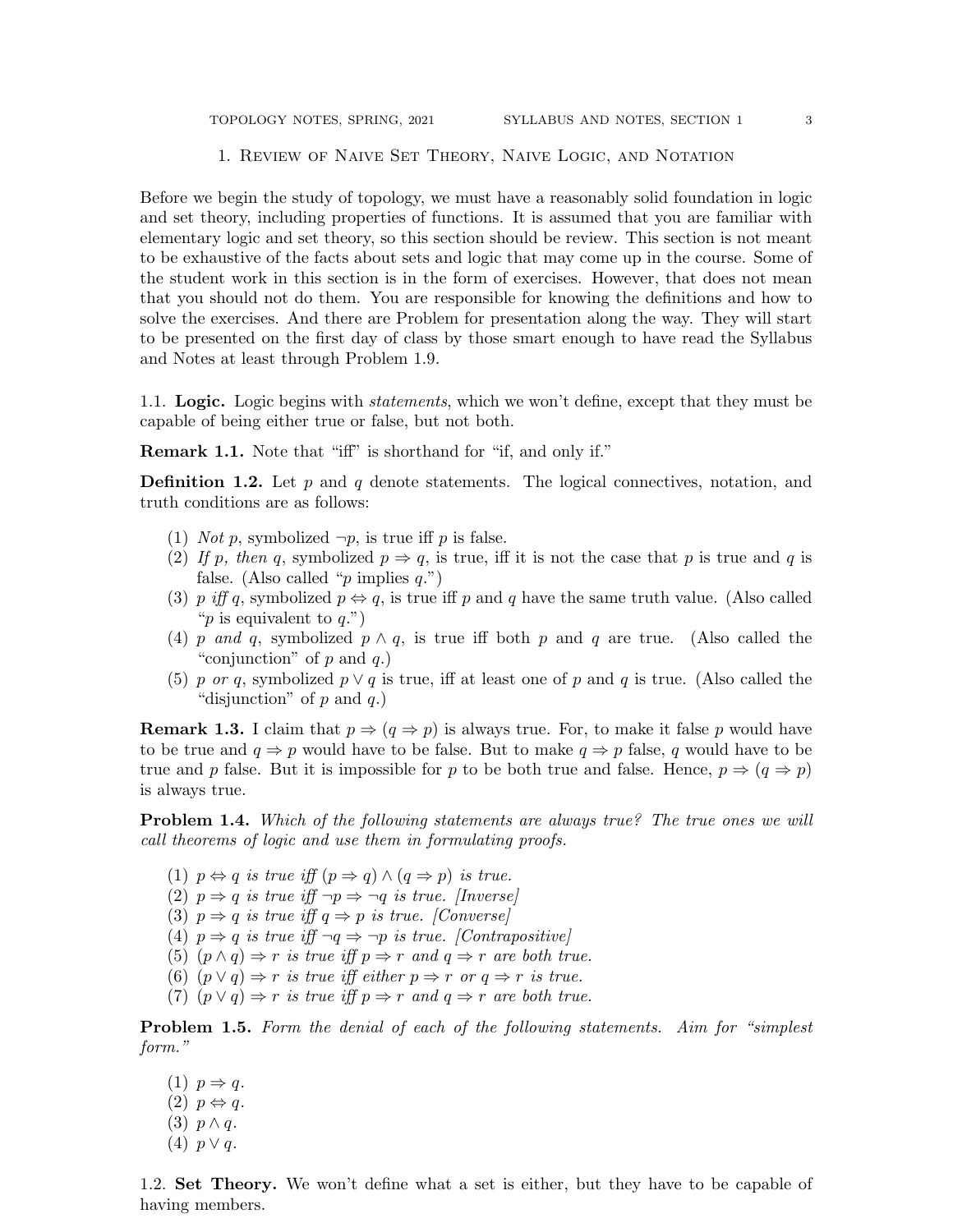**Remark 1.6.** We use the symbol := as shorthand for "is defined to be equal to" or "means" the same as," whichever is appropriate.

**Definition 1.7.** Let A, B, C denote sets and let x, y, and z denote elements which may be members of a set. Set theoretic statements, connectives, and notation are defined as follows:

- (1) x is a member of A, symbolized  $x \in A$ , is true iff x is an element in the set A. (We also use  $A \ni x$  to mean  $x \in A$ .)
- (2)  $x \notin A := \neg(x \in A)$ .
- (3) Sets A and B are equal, symbolized  $A = B$ , is true iff A and B contain the same members.
- (4) A is a subset of B, symbolized  $A \subset B$ , is true iff every member of A is also a member of B. (Equivalently,  $A \subset B$  is false, symbolized  $A \not\subset B$ , iff there is a member of A which is not a member of B.) (We also use  $B \supseteq A$  to mean  $A \subset B$ .)
- (5) The union of the sets A and B, symbolized  $A \cup B$ , is the set  $A \cup B := \{x \mid x \in A \lor x \in B\}.$
- (6) The intersection of the sets A and B, symbolized  $A \cap B$ , is the set  $A \cap B := \{x \mid x \in A \land x \in B\}.$
- (7) The difference of the sets A and B, symbolized  $A \setminus B$ , is the set  $A \setminus B := \{x \mid x \in A \land x \notin B\}.$ We call  $A \setminus B$  the *complement* of  $B$  (in  $A$ ).
- (8) The empty set is the set with no members and is symbolized  $\emptyset$ .

Problem 1.8. Which of the following set theoretic statements are true? If a statement is false, can you find a "related" statement which is true?

- (1)  $A = B \Leftrightarrow (A \subset B) \wedge (B \subset A).$
- (2)  $(A \subset B \land B \subset C) \Rightarrow A \subset C$ .
- (3)  $A \cap (B \cup C) = (A \cap B) \cup (A \cap C)$ .
- (4) Can you switch the roles of ∩ and  $\cup$  in the above statement?
- (5)  $A \cap (B \setminus C) = (A \cap B) \setminus (A \cap C)$ .
- (6) Can you replace  $\cap$  by  $\cup$  in the above statement?
- (7)  $A \setminus (B \cup C) = (A \setminus B) \cap (A \setminus C).$
- (8) Can you switch the roles of ∩ and  $\cup$  in the above statement?

**Problem 1.9.** Form the denial of each of the following statements. Aim for "simplest" form."

 $(1)$   $A \subset B$ .  $(2)$   $A = B$ . (3)  $x \in A \cap B$ . (4)  $x \in A \cup B$ .

1.3. More Logic: Quantifiers. "Naive" set theory does not develop set theory axiomatically, and hence is subject to subtle contradictions (called paradoxes). It is unlikely that we will run into a paradox unless we try. We do not carefully distinguish between syntax (the study of well-formed formulas and of what is provable) and semantics (the study of truth). In particular, we assume that "the provable" and "the always true" coincide. These paradoxes and confusions can not arise until we introduce quantifiers. Once quantifiers are defined, and we maintain naiveté, we are subject to paradox and confusion, but don't let it worry you in this course.

**Definition 1.10.** Let  $P(x)$  denote a statement about the individual x, usually in some set U of individuals. (Logicians sometimes call  $P$  a "predicate" since in the middle ages one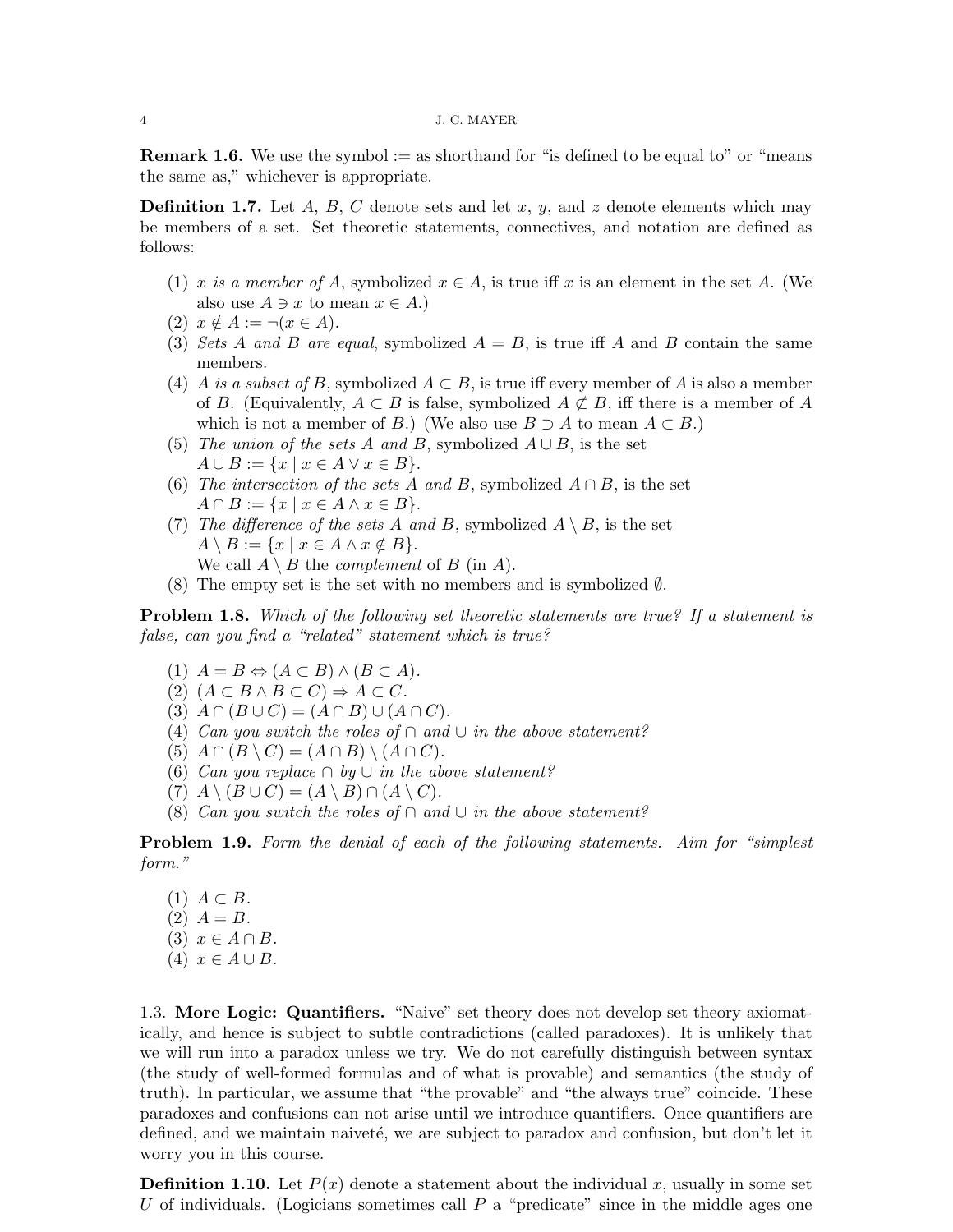

FIGURE 1. Venn diagram for three sets: a way of discovering truths.

would say "x is P" for  $P(x)$ ; for example "x is mortal.") The quantifiers for all and for some have the following truth conditions:

- (1) For all  $x \in U$ ,  $P(x)$ , symbolized  $\forall x \in U$ ,  $P(x)$ , is true iff, for every individual x in the set  $U$ ,  $P$  holds true for that individual  $x$ .
- (2) For some  $x \in U$ ,  $P(x)$ , symbolized  $\exists x \in U, P(x)$ , is true iff there is at least one individual  $y \in U$  for which  $P(y)$  holds true.

**Remark 1.11.** Note that if  $U = \emptyset$ , then  $\forall x \in U, P(x)$  is "vacuously" true, and  $\exists x \in U, P(x)$ is necessarily false.

**Exercise 1.12.** What must be the case if both  $\forall x \in U, P(x)$  and  $\forall x \in U, \neg P(x)$  are true?

**Remark 1.13.** One can also have compound predicates; for example,  $R(x_1, x_2, \ldots, x_n)$  and logical statements with individual variables in them. In that case, each variable  $x_1, x_2 \ldots, x_n$ should have a quantifier. For examples, see items (7) and (8), below.

**Problem 1.14.** Form the denial of statements  $(1)-(5)$ ,  $(7)$ ,  $(8)$  following. Also answer  $(6)$ and (9).

- (1)  $\forall x \in U, P(x)$ .
- $(2) \exists y \in V, Q(y).$
- (3)  $\forall x \in U, (P(x) \Rightarrow Q(x)).$
- (4)  $\forall x \in U, \exists y \in V, (P(x) \Rightarrow Q(y)).$
- (5)  $(\forall x \in U, (P(x)) \Rightarrow (\exists y \in V, Q(y)).$
- (6) Explain the difference between the previous two statements.
- (7)  $\forall \varepsilon > 0, \forall x \in U, \exists \delta > 0, \forall y \in U, (d(x, y) < \delta \Rightarrow d(f(x), f(y)) < \varepsilon).$
- (8)  $\forall \varepsilon > 0, \exists \delta > 0, \forall x \in U, \forall y \in U, (d(x, y) < \delta \Rightarrow d(f(x), f(y)) < \varepsilon).$
- (9) Explain the difference between the previous two statements.

**Remark 1.15.** We will use the term "collection" synonymous with the term "set" in order to avoid phrases such as "set of sets... ." For clarity in symbolizing "levels" of sets, we will use the following conventions:

- (1) Lower case Roman letters  $a, b, c, \ldots$  denote elements of sets that are typically not themselves sets.
- (2) Upper case Roman letters  $A, B, C, \ldots$  denote sets.
- (3) Caligraphic letters  $A, B, C, \ldots$  denote collections of sets.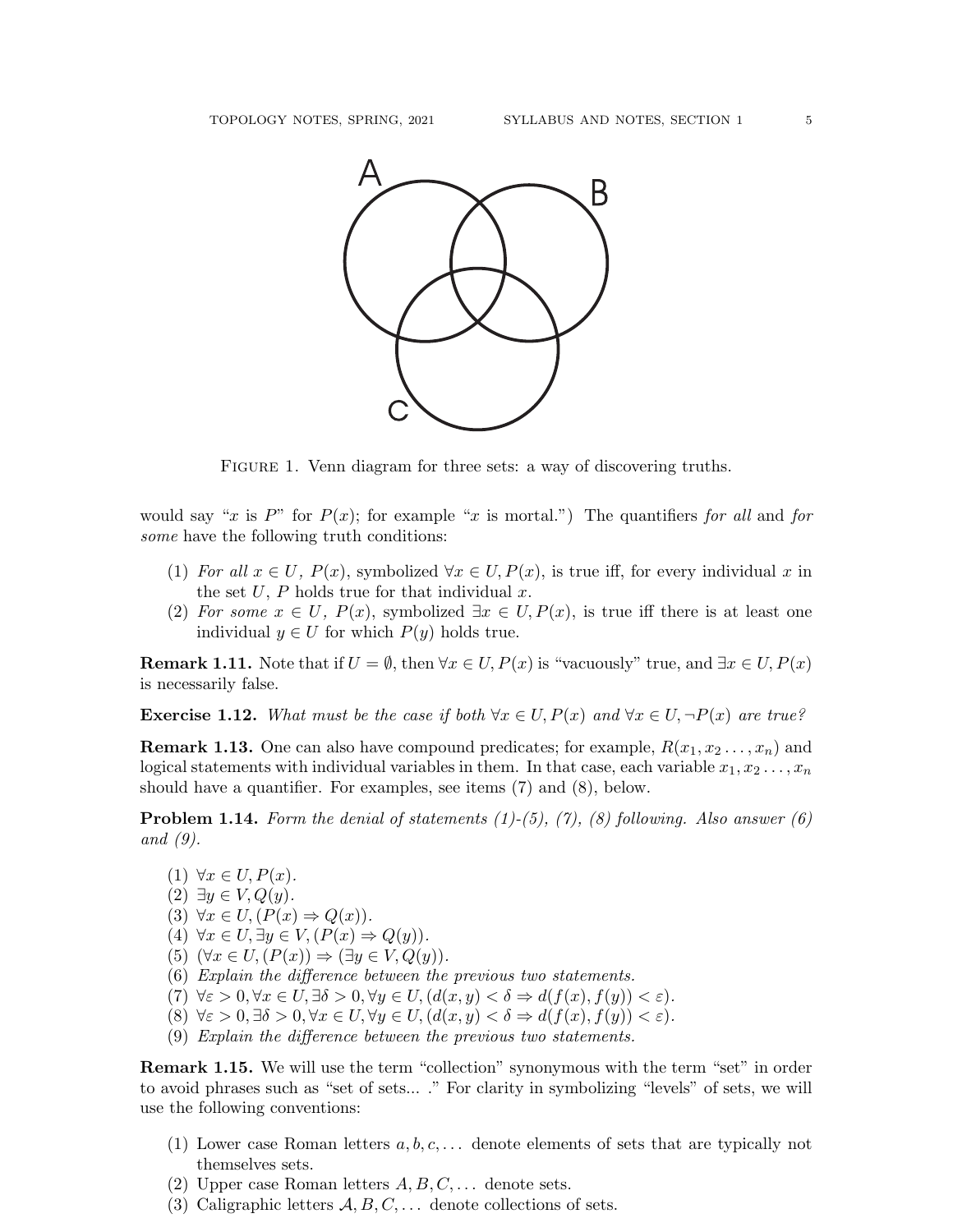## $\,$  6  $\,$  J. C. MAYER  $\,$

- (4) Lower case Greek letters  $\alpha, \beta, \gamma, \ldots$  sometimes denote indices, when we want to index a collection of sets in order to distinguish the members. But  $i, j, k, \ldots$  may also denote indices, particular if the indices are natural numbers or integers.
- (5) Upper case Greek letters are used as needed (sometimes as a set of indices.)

We can use quantifiers to extend our set theoretic connectives and statements to arbitrary collections of sets.

**Definition 1.16.** Let A and B denote collections of sets. Let  $\{A_{\alpha}\}_{{\alpha}\in\Gamma}$  denote an indexed collection of sets. Set theoretic connectives and statements may be further extended as below. (This is only a sample.)

- (1) The union of the collection A, symbolized  $\bigcup A$ , is the set  $\bigcup \mathcal{A} := \{x \mid \exists A \in \mathcal{A}, x \in A\}.$
- (2) The intersection of the collection A, symbolized  $\bigcap A$ , is the set  $\bigcap \mathcal{A} := \{x \mid \forall A \in \mathcal{A}, x \in A\}.$
- (3) The union of the indexed collection  $\{A_{\alpha}\}_{{\alpha}\in \Gamma}$ , symbolized  $\bigcup_{{\alpha}\in \Gamma} A_{\alpha}$ , is the set  $\bigcup_{\alpha \in \Gamma} A_{\alpha} := \{x \mid \exists \alpha \in \Gamma, x \in A_{\alpha}\}.$
- (4) The intersection of the indexed collection  $\{A_{\alpha}\}_{{\alpha}\in {\Gamma}}$ , symbolized  $\bigcap_{{\alpha}\in {\Gamma}} A_{\alpha}$ , is the set  $\bigcap_{\alpha \in \Gamma} A_{\alpha} := \{x \mid \forall \alpha \in \Gamma, x \in A_{\alpha}\}.$

In case the indexed collection  $\{A_i\}_{i\in\Gamma}$  is indexed by a finite or countably infinite set, for example  $\Gamma = \{1, 2, ..., n\}$  or  $\Gamma = \mathbb{Z}^+$ , we usually write unions (likewise, intersections) as  $\bigcup_{i=1}^n A_i$  or  $\bigcup_{i=1}^\infty A_i$ .

**Problem 1.17.** Which of the following set theoretic statements are true? If a statement is false, can you find a "related" statement which is true?

- (1)  $A \cap (\bigcup \mathcal{B}) = \bigcup_{B \in \mathcal{B}} (A \cap B)$ . (Note that  $\mathcal B$  is being used as its own index set.)
- (2)  $A \setminus (\bigcup \mathcal{B}) = \bigcap_{B \in \mathcal{B}} (A \setminus B).$
- (3) Can you switch the roles of ∩ and  $\cup$  in the above statements?
- (4) Suppose  $\mathcal{A} = \emptyset$ . What is  $\cup \mathcal{A}$ ?
- (5) Suppose  $\mathcal{A} = \emptyset$ . What is ∩ $\mathcal{A}$ ?

1.4. Proofs. You have nearly all had at least one semester of Advanced Calculus or another course in which you constructed proofs, so it is assumed that you know what a proof is. I remind you that there are generally three methods of proof: (1) direct, (2) by contraposition, and (3) indirect (by contradiction). There is also the technique of proof by mathematical induction. A counter-example is essentially a proof that a statement is false, but it requires existence; that is, a counter-example must be specific and name individuals and sets.

Exercise 1.18. Explain how you might go about proving (or disproving, if false) each statement below. (If you skip this you will be sorry!)

(1)  $\forall x \in U, (P(x) \Rightarrow Q(x)).$ (2)  $\forall x \in U, P(x) \Rightarrow \exists x \in U, P(x)$ . (3)  $\exists x \in U, P(x) \Rightarrow \forall x \in U, P(x)$ . (4)  $\forall x \in U, (P(x) \Leftrightarrow Q(x)).$ (5)  $\forall x \in U, \exists y \in V, (P(x) \Rightarrow Q(y)).$ (6)  $(\forall x \in U, (P(x)) \Rightarrow (\exists y \in V, Q(y)).$ (7)  $\forall \varepsilon > 0, \forall x \in U, \exists \delta > 0, \forall y \in U, (d(x, y) < \delta \Rightarrow d(f(x), f(y)) < \varepsilon).$ (8)  $\forall \varepsilon > 0, \exists \delta > 0, \forall x \in U, \forall y \in U, (d(x, y) < \delta \Rightarrow d(f(x), f(y)) < \varepsilon).$ 

## 1.5. Functions and Relations.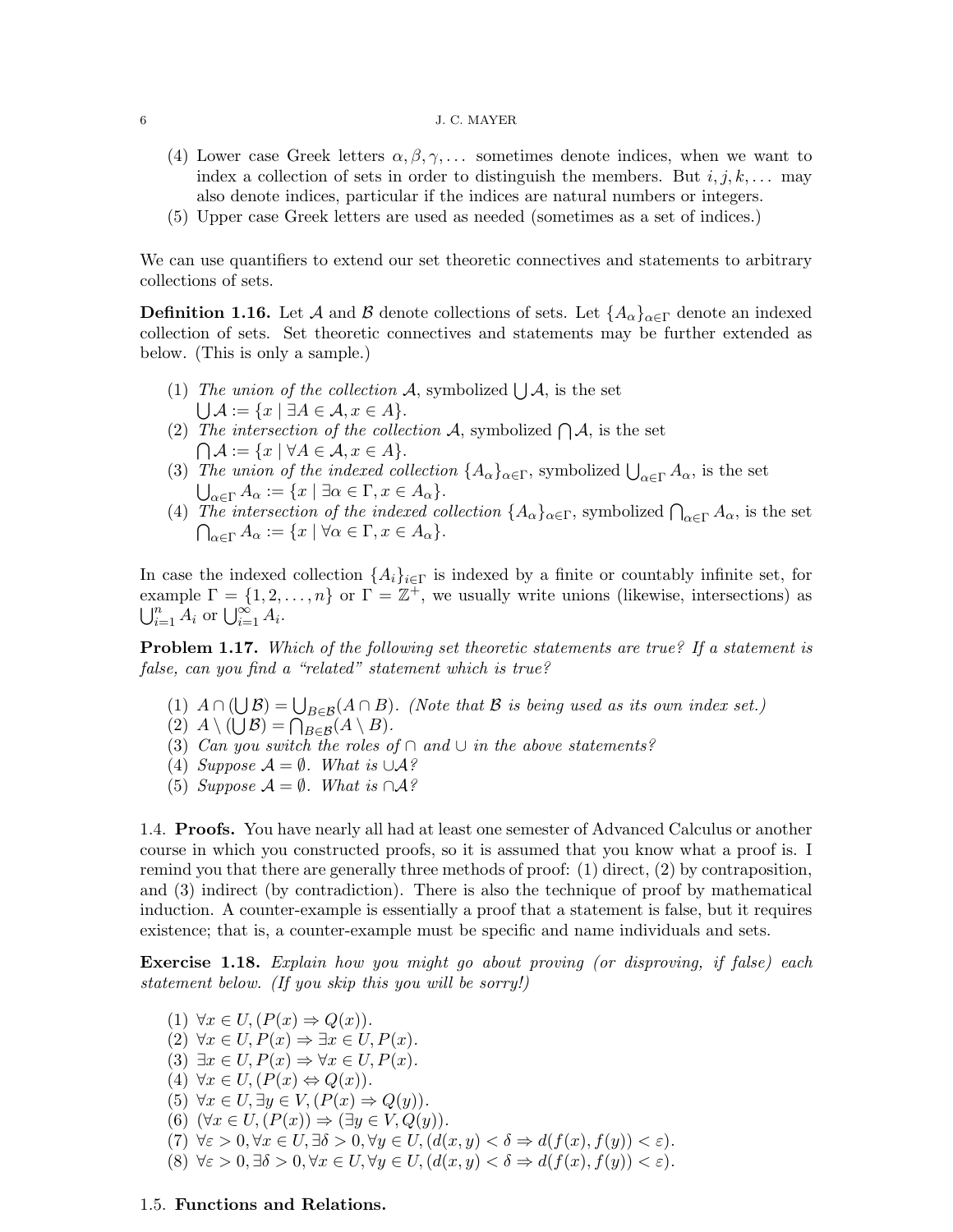**Definition 1.19.** The *Castesian product* of two sets A and B is the set of ordered pairs defined as follows:  $A \times B := \{(a, b) | a \in A \vee b \in B\}$ . A relation between A and B is any subset of the Cartesian product.

**Definition 1.20.** Let A and B be sets. A function f, symbolized  $f : A \rightarrow B$ , is an unambiguous rule that assigns to each element of the set  $A$  an element of the set  $B$ .

As such, a functiuon can be regarded as particular type of relation in  $A \times B$ : one in which every element of  $A$  must appear in some ordered pair, and no two ordered pairs in  $f$  can have the same first element. We also use the following terminology.

Set A is called the *domain* of f and set B is called the *range* of f. For each  $a \in A$ , we use  $f(a)$  to denote the member of B assigned to a. Let  $C \subset A$ . We use the notation  $f(C) := \{b \in B \mid \exists a \in C, f(a) = b\}$ , and call  $f(C)$  the *image* of C.

The function f is onto (equivalently, surjective) iff  $f(A) = B$ . The function f is one-to-one (equivalently, *injective*) iff  $f(a_1) = f(a_2) \Rightarrow a_1 = a_2$ . Let  $D \subset B$ . It is convenient to use the notation  $f^{-1}(D) := \{a \in A \mid \exists d \in D, f(a) = d\}$ . We call  $f^{-1}(D)$  the pre-image of D. A function  $f: A \rightarrow B$  is a one-to-one correspondence (equivalently, bijective) from A to B iff f is both onto and one-to-one. Be warned that  $f^{-1}$  is not always a function (from B to A).

**Exercise 1.21.** Suppose  $f : A \rightarrow B$  is a function and  $C \subset A$ .

- (1) Why do you suppose we do not generally call  $f^{-1}$  the inverse of  $f$ ?
- (2) Suppose that  $f : A \to B$  is a one-to-one correspondence? Show there is a one-to-one correspondence from  $B$  to  $A$ . (We call this one-to-one correspondence the inverse of f and symbolize it  $f^{-1}: B \to A$ .)
- (3) What can you say about the statement  $a_1 = a_2 \Rightarrow f(a_1) = f(a_2)$ ?
- (4) Is  $f: A \to f(A)$  a function? What kind now?
- (5) Is  $f|_C : C \to B$  a function? (Here  $f|_C$  is the function defined by  $f|_C(a) := f(a)$  for all  $a \in C$ . We call  $f|_C$  the restriction of f to C, whether the range is  $f(C)$  or B.)

**Problem 1.22.** Let A, B, and C be sets. Suppose  $f : A \rightarrow B$  and  $q : B \rightarrow C$  are functions.

- (1) Show that  $g \circ f : A \to C$  defined by  $(g \circ f)(a) := g(f(a))$  is a function from A to C. (We call  $q \circ f$  the composition of f and g.)
- (2) Show that f and g onto (respectively, one-to-one) implies g  $\circ$  f is onto (respectively, one-to-one).
- (3) Show by example that  $g \circ f$  is not necessarily the same as  $f \circ g$ , even when both are defined.

**Problem 1.23.** Let A and B be subsets of X, and  $f: X \to Y$  a function. Determine the relationship between the following pairs:

- (1)  $f(A \cap B)$  and  $f(A) \cap f(B)$ .
- (2)  $f(A \cup B)$  and  $f(A) \cup f(B)$ .
- (3)  $f(A \setminus B)$  and  $f(A) \setminus f(B)$ .
- (4)  $A \subset B$  and  $f(A) \subset f(B)$ .

**Problem 1.24.** Let A and B be subsets of Y, and  $f: X \to Y$  a function. Determine the relationship between the following pairs of sets.

(1)  $f^{-1}(A \cap B)$  and  $f^{-1}(A) \cap f^{-1}(B)$ . (2)  $f^{-1}(A \cup B)$  and  $f^{-1}(A) \cup f^{-1}(B)$ . (3)  $f^{-1}(A \setminus B)$  and  $f^{-1}(A) \setminus f^{-1}(B)$ . (4)  $A \subset B$  and  $f^{-1}(A) \subset f^{-1}(B)$ .